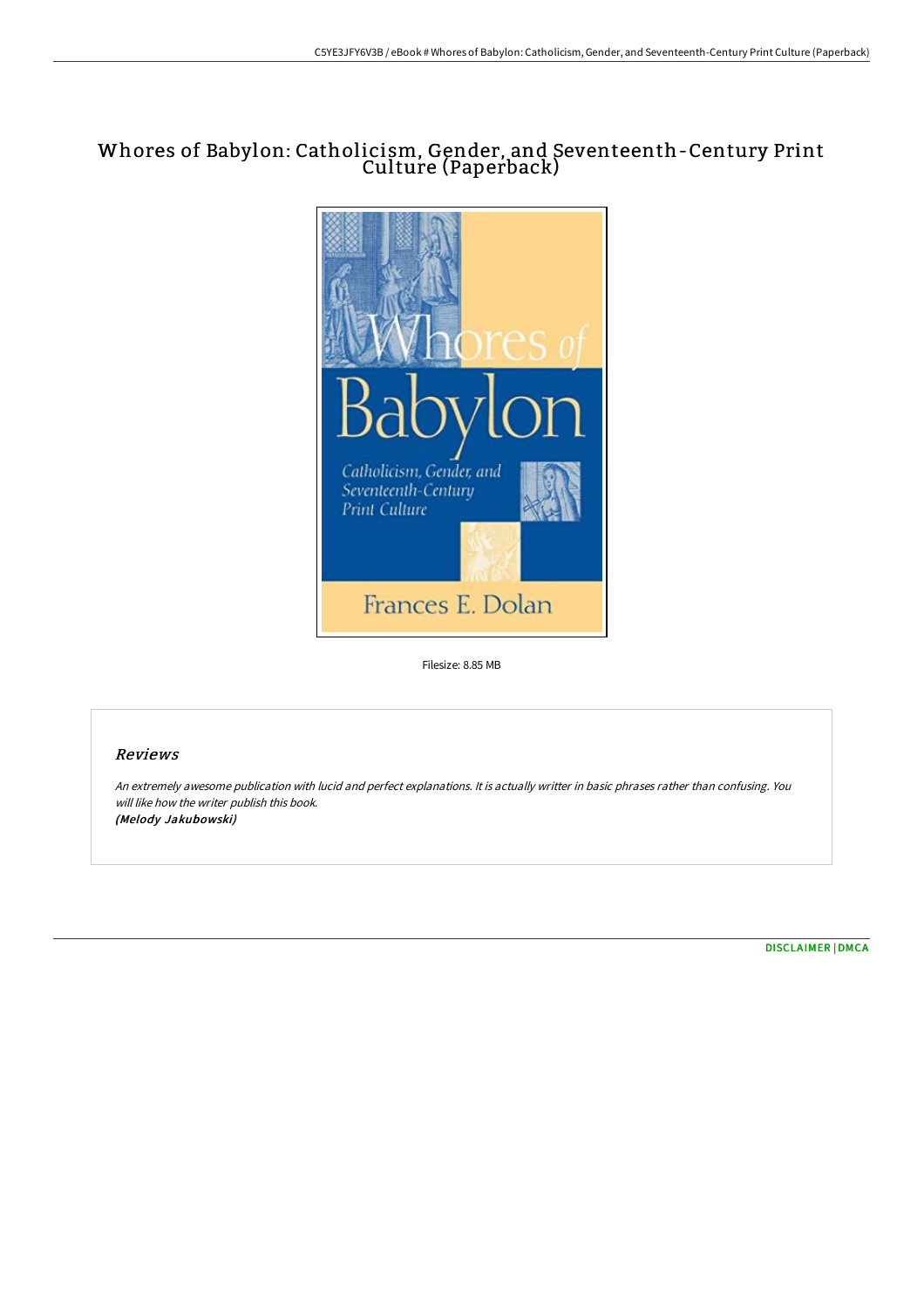## WHORES OF BABYLON: CATHOLICISM, GENDER, AND SEVENTEENTH-CENTURY PRINT CULTURE (PAPERBACK)



University of Notre Dame Press, United States, 2005. Paperback. Condition: New. Revised. Language: English . Brand New Book. In Whores of Babylon, Frances E. Dolan offers a perceptive study of the central role that Catholics and Catholicism played in early modern English law, literature, and politics. She contends that despite sharing the same blood, origins, and history as their Protestant antagonists, Catholics provoked more prolific and intemperate visual and verbal representation, and more elaborate and sustained legal regulation, than any other marginal group in seventeenth-century England. This careful and thorough study examines legal and literary representations of the Catholic menace during three crises in Protestant/Catholic relations, from the Gunpowder Plot (1605) to the Popish Plot and Meal Tub Plot (1678-80). It also offers the first sustained analysis of the extent to which gender issues informed both Catholicism and anti-Catholicism in the early modern period. Available for the first time in paperback, this book will appeal to scholars and students of early modern England, Catholic history, and gender studies.

E Read Whores of Babylon: Catholicism, Gender, and [Seventeenth-Centur](http://bookera.tech/whores-of-babylon-catholicism-gender-and-sevente.html)y Print Culture (Paperback) Online  $\mathbb{R}$ Download PDF Whores of Babylon: Catholicism, Gender, and [Seventeenth-Centur](http://bookera.tech/whores-of-babylon-catholicism-gender-and-sevente.html)y Print Culture (Paperback)